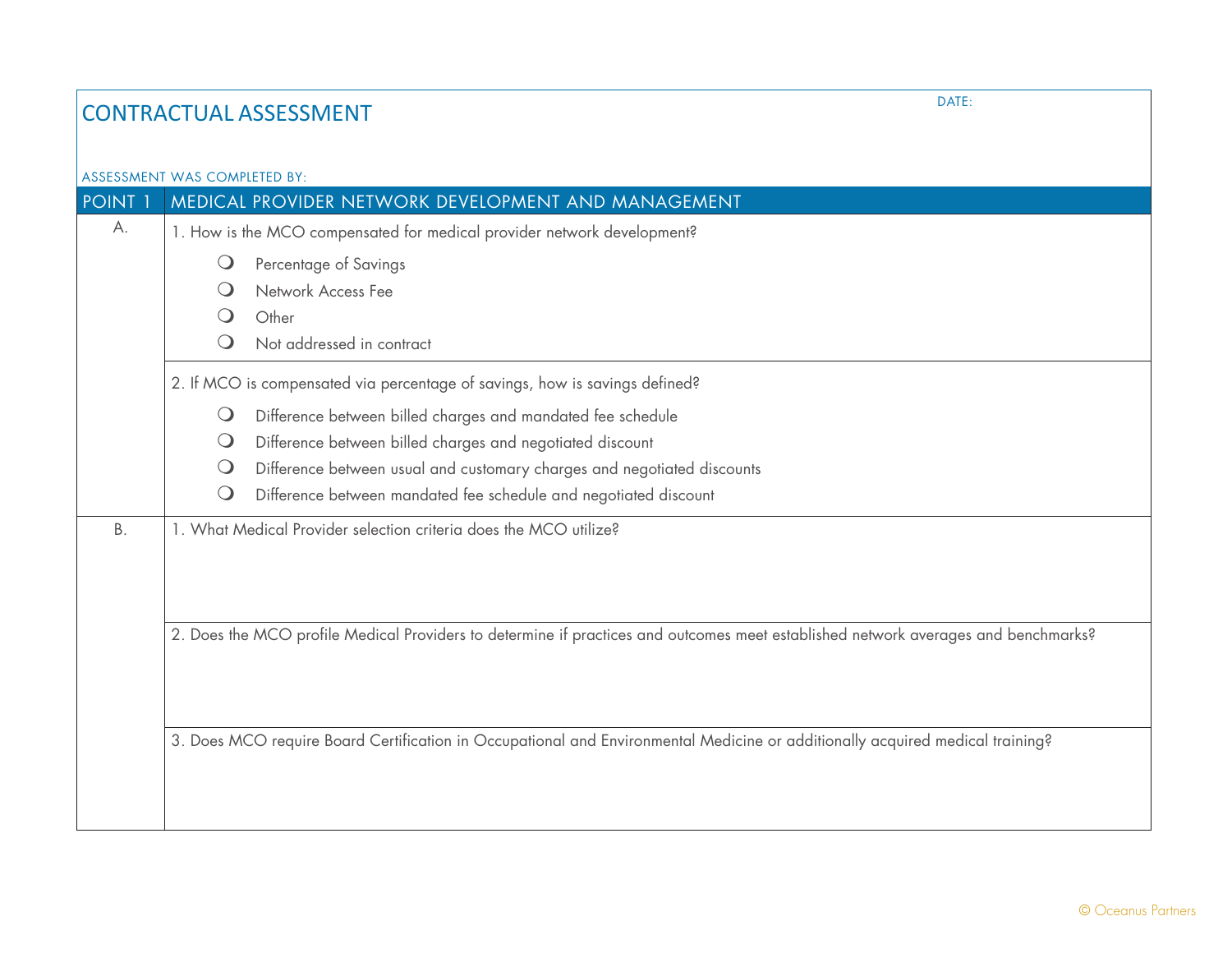| <b>B.</b>     | 4. Does the MCO require that the Medical Provider follow established evidence based treatment quidelines?                                          |
|---------------|----------------------------------------------------------------------------------------------------------------------------------------------------|
|               | 5. Does the MCO measure the volume of Workers Compensations Cases as a percentage of the total volume medical cases a provider handles?            |
| $\mathsf{C}.$ | 1. Does the MCO audit a percentage of medical charts for the purposes of assessing initial clinical medical management?                            |
|               | 2. Can the MCO provide to the Employer the number of physicians who have failed to meet or maintain the quality standards<br>set forth by the MCO? |
|               | 3. What is the process the MCO follows to monitor and measure compliance with evidence based guidelines?                                           |
|               | 4. Does the MCO survey patients to ellicit feedback on service and outcomes?                                                                       |
|               | 5. Does the MCO have a grievence policy and procedure?                                                                                             |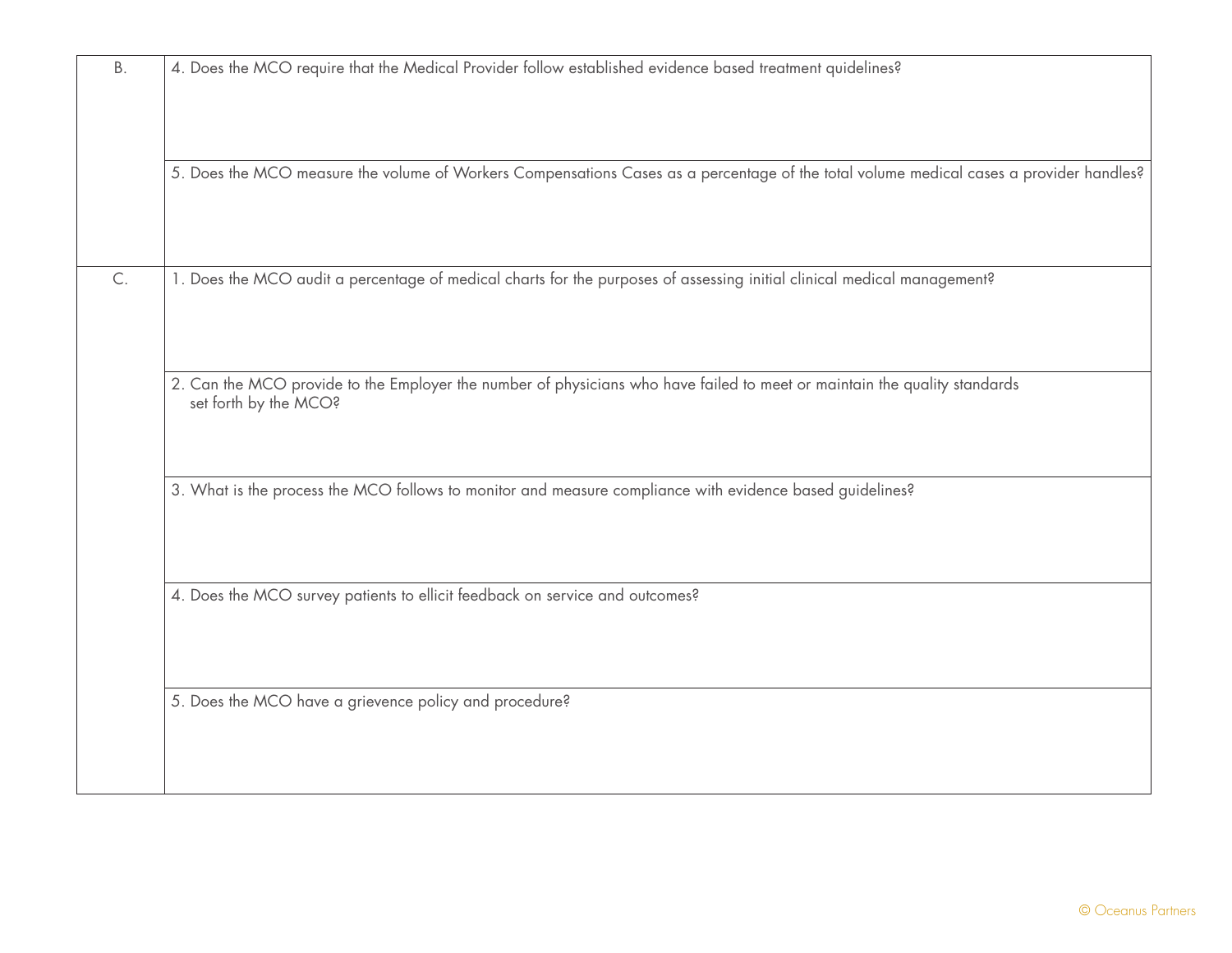| D.                                                                          | Does the MCO provide on going training and education for Medical Providers to improve clinical quality?                        |
|-----------------------------------------------------------------------------|--------------------------------------------------------------------------------------------------------------------------------|
| Ε.                                                                          | What is the role of the MCO's Medical Director in insuring quality, positive outcomes and patient satisfaction?                |
| POINT <sub>2</sub>                                                          | <b>MEDICAL BILL REVIEW</b>                                                                                                     |
| А.                                                                          | Is Medical Bill Review bundled or unbundled? (Is it part of the MCO contract or separate?)                                     |
| <b>B.</b>                                                                   | 1. How is the MCO or sub-contracted vendor compensated for medical bill review?                                                |
|                                                                             | MCO or Sub-contractor is compensated per generated bill<br>$\bigcirc$                                                          |
|                                                                             | MCO or Sub-contractor is compensated per line on the bill<br>$\bigcirc$                                                        |
|                                                                             | MCO or Sub-contractor is compensated on a percentage of savings basis<br>$\bigcirc$                                            |
|                                                                             | MCO or Sub-contractor is compensated on all of the above<br>$\bigcirc$                                                         |
| 2. If MCO is compensated via percentage of savings, how is savings defined? |                                                                                                                                |
|                                                                             | Difference between billed charges and mandated fee schedule<br>$\bigcirc$                                                      |
|                                                                             | Difference between billed charges and negotiated network discount<br>$\bigcirc$                                                |
|                                                                             | Difference between usual and customary charges and negotiated discounts<br>$\bigcirc$                                          |
|                                                                             | Difference between mandated fee schedule and negotiated discount<br>$\bigcirc$                                                 |
| C.                                                                          | If there is a sub-contractor agreement between the MCO and a sub-contractor are the two companies related by shared ownership? |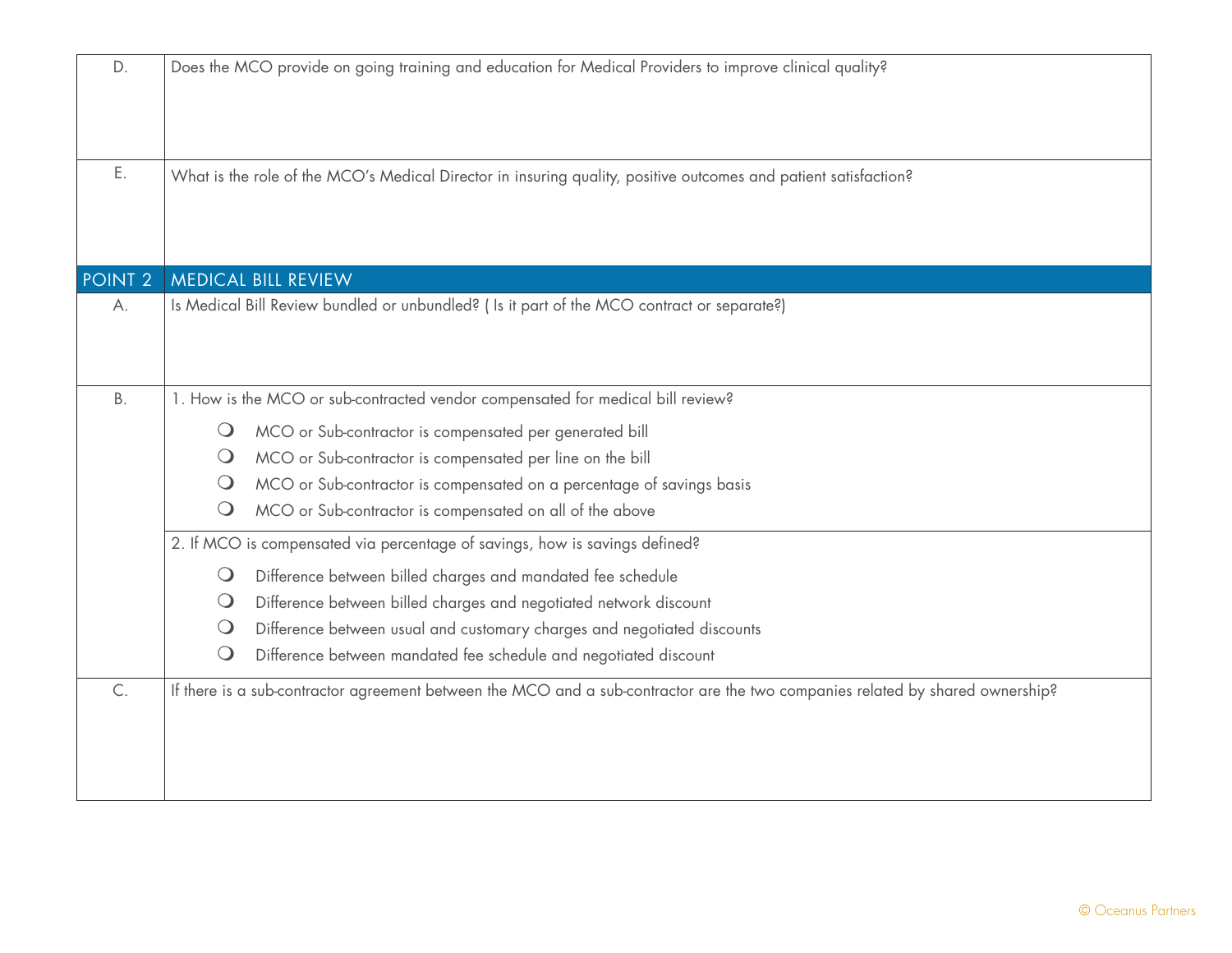| POINT <sub>3</sub> | NURSE CASE MANAGEMENT                                                                                                                  |
|--------------------|----------------------------------------------------------------------------------------------------------------------------------------|
| А.                 | How does the MCO determine the assignment of telephonic nurse case management services to files?                                       |
|                    | 1. Does the MCO have written guidelines and protocols for assignment of nurse case management?                                         |
|                    | 2. Are the nurse case managers RNs, LPNs, Other criteria?                                                                              |
|                    | 3. Does the MCO have written guidelines and protocols on the tasks nurses will perform and objectives that will be met?                |
|                    | 4. What medical utilization criteria standards are used by nurse case managers and adjusters?                                          |
|                    | 5. What measurements are used to evaluate the effectiveness of nurse case management?                                                  |
|                    | 6. Does the employer have the right to approve or disapprove assignment of nurse case management?                                      |
|                    | 7. Does the MCO have written descriptions of the relationship between the adjuster and nurse case manager and the authorities of each? |
|                    |                                                                                                                                        |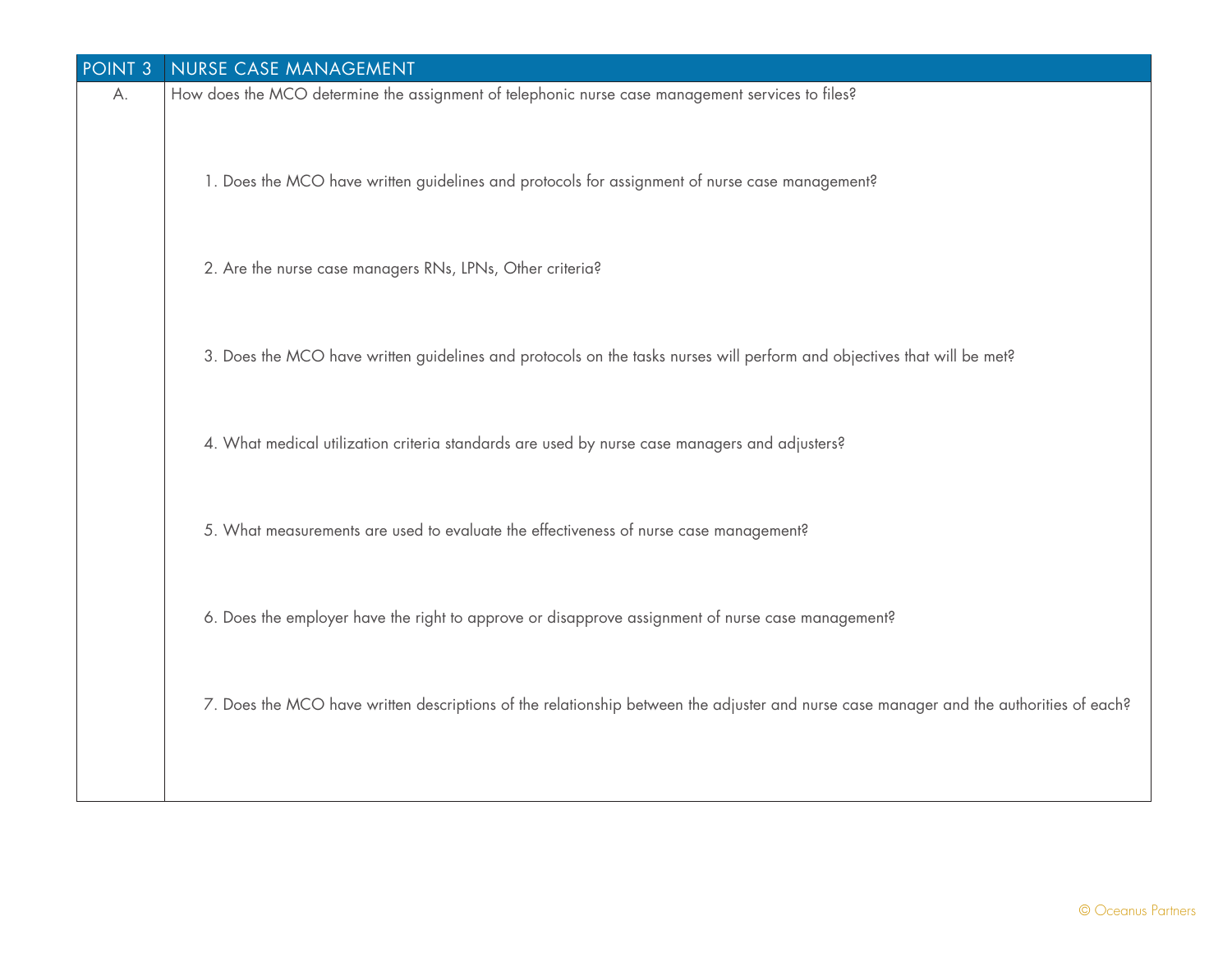| <b>B.</b>          | Does the MCO use a sub-contractor for nurse case management services?                                                                                                     |
|--------------------|---------------------------------------------------------------------------------------------------------------------------------------------------------------------------|
|                    | 1. If there is a sub-contractor agreement between the MCO and a sub-contractor are the two companies related by shared ownership?                                         |
|                    | 2. If there is a sub-contractor agreement between the MCO and a sub-contractor is the MCO paid commissions, rebates,<br>overrides, or contracted reduced wholesale rates? |
| POINT <sub>4</sub> | UTILIZATION/ PEER REVIEW                                                                                                                                                  |
| А.                 | How does the MCO determine which medical services require Utilization/Peer Review?                                                                                        |
|                    | 1. How does the MCO charge for Utilization/Peer Review?                                                                                                                   |
|                    | 2. Does the MCO have written guidelines and protocols for assignment of Utilization/Peer Review?                                                                          |
|                    | 3. What Evidenced Based Treatment Guidelines are used for Utilization/Peer Review?                                                                                        |
|                    | 4. Does the MCO require that a Medical Director oversee the Utilization/Peer Review process?                                                                              |
|                    | 5. What measurements are used to evaluate the effectiveness of Utilization/Peer Review?                                                                                   |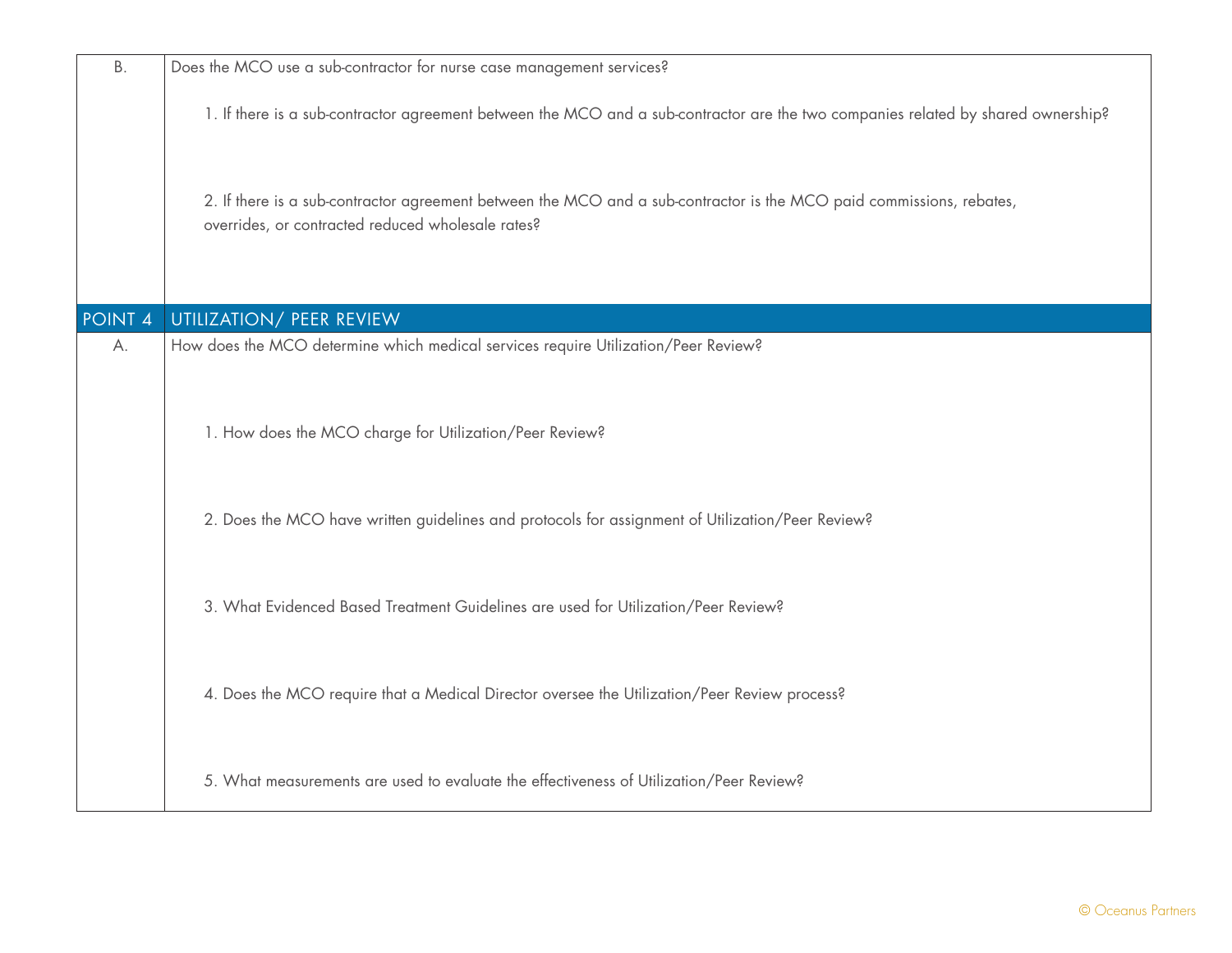| A. cont.  | 6. Does the MCO have a policy and procedure to address situations in which there is insufficient information to conduct a review? |
|-----------|-----------------------------------------------------------------------------------------------------------------------------------|
|           |                                                                                                                                   |
|           |                                                                                                                                   |
|           |                                                                                                                                   |
|           | 7. Does the MCO have written guidelines for approval or disapproval time frame?                                                   |
|           |                                                                                                                                   |
|           |                                                                                                                                   |
|           | 8. Does the MCO have a written grievance policy?                                                                                  |
|           |                                                                                                                                   |
|           |                                                                                                                                   |
|           |                                                                                                                                   |
|           |                                                                                                                                   |
| <b>B.</b> | Is the MCO accredited by the Utilization Review Accreditation Commission (URAC)?                                                  |
|           |                                                                                                                                   |
|           |                                                                                                                                   |
|           |                                                                                                                                   |
|           |                                                                                                                                   |
| C.        | Does the MCO use a sub-contractor for Utilzation/Peer Review services?                                                            |
|           |                                                                                                                                   |
|           |                                                                                                                                   |
|           | 1. If there is a sub-contractor agreement between the MCO and a sub-contractor are the two companies related by shared ownership? |
|           |                                                                                                                                   |
|           |                                                                                                                                   |
|           |                                                                                                                                   |
|           | 2. If there is a sub-contractor agreement between the MCO and a sub-contractor is the MCO paid commissions, rebates,              |
|           | overrides, or contracted reduced wholesale rates?                                                                                 |
|           |                                                                                                                                   |
|           |                                                                                                                                   |
|           |                                                                                                                                   |
|           |                                                                                                                                   |
|           |                                                                                                                                   |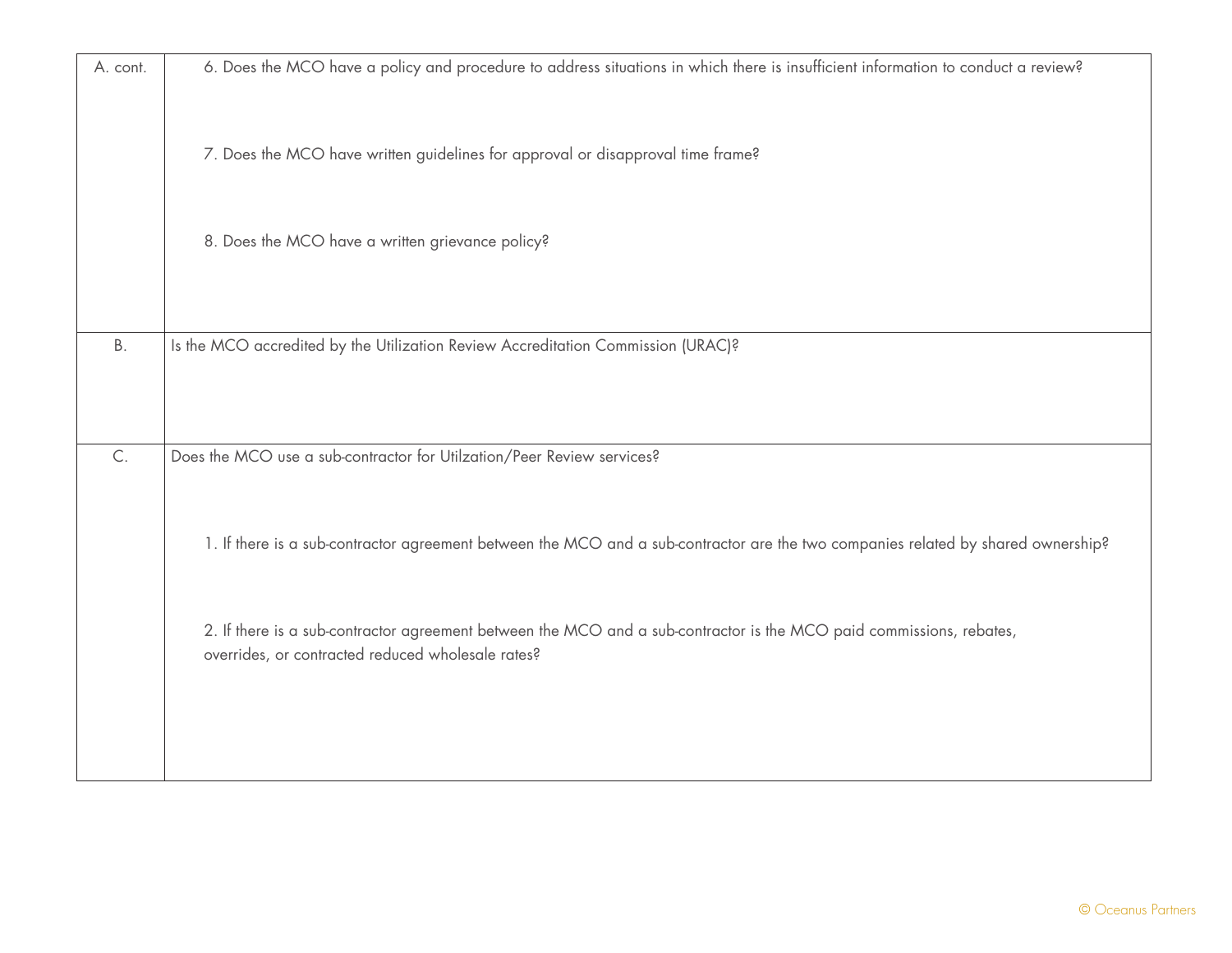| POINT <sub>5</sub> | <b>ANCILLARY SERVICES-COST CONTAINMENT</b>               |                                                                                                                |
|--------------------|----------------------------------------------------------|----------------------------------------------------------------------------------------------------------------|
| А.                 |                                                          | Does the MCO contract with a Pharmacy Benefit Management (PBM) Company?                                        |
|                    | 1 If so, is there a pharmacy network?                    |                                                                                                                |
|                    | 2 Does the PBM offer discounts, rebates, or commissions? |                                                                                                                |
|                    | 3 Describe the approval process for pharmacy.            |                                                                                                                |
|                    | 4 How is the pharmacy data merged with the claim file?   |                                                                                                                |
| <b>B.</b>          |                                                          | Does the MCO have written guidelines for the selection and approval of the following outside services?         |
|                    | $\bigcirc$<br>Legal                                      | Durable Medical Equipment<br>$\bigcirc$                                                                        |
|                    | Physical Therapy<br>$\bigcirc$                           | Medicare Set Asides<br>$\bigcirc$                                                                              |
|                    | $\bigcirc$<br>Imaging                                    | Subrogation<br>$\bigcirc$                                                                                      |
|                    | $\bigcirc$<br>Surveillance                               | <b>Vocational Rehabilitation</b><br>$\bigcirc$                                                                 |
|                    | Transportation<br>$\bigcirc$                             | <b>Behaviorial Health</b><br>$\bigcirc$                                                                        |
|                    | $\bigcirc$<br>Interpretation                             |                                                                                                                |
| $\mathsf{C}.$      |                                                          | Does the MCO receive any commissions, rebates, overrides, or wholesale rates from ancillary service providers? |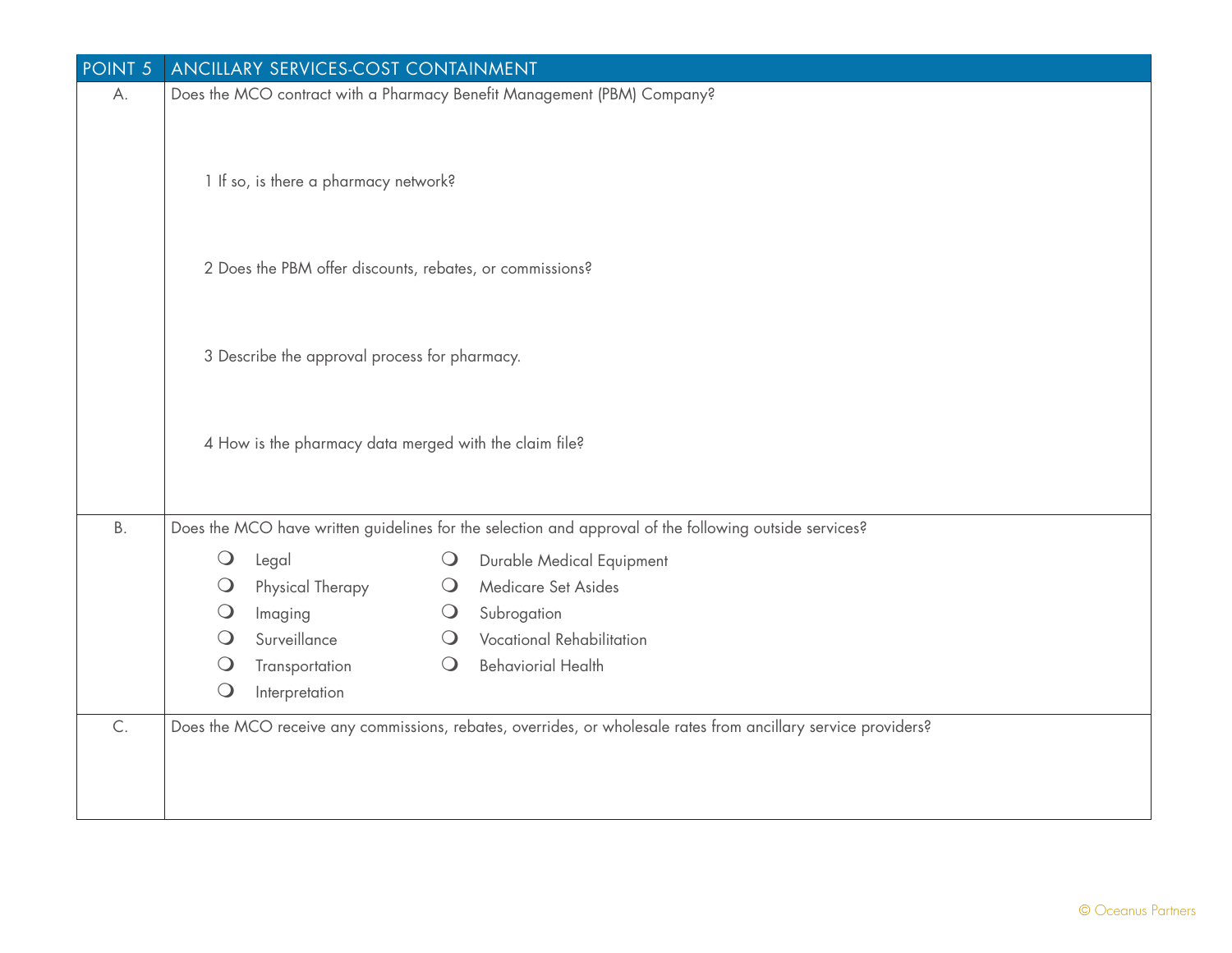| POINT 6 | INJURED EMPLOYEE SURVEY                                                     |
|---------|-----------------------------------------------------------------------------|
| А.      | Has the MCO developed and deployed an Injured Employee Satisfaction Survey? |
|         | 1. How is the Survey distributed?                                           |
|         | 2. How is the Sampling determined?                                          |
|         | 3. What percentage of employees return the Survey?                          |
|         | 4. How is the data reported to management?                                  |
|         | 5. What changes have been made as a result of employee Surveys?             |
|         |                                                                             |